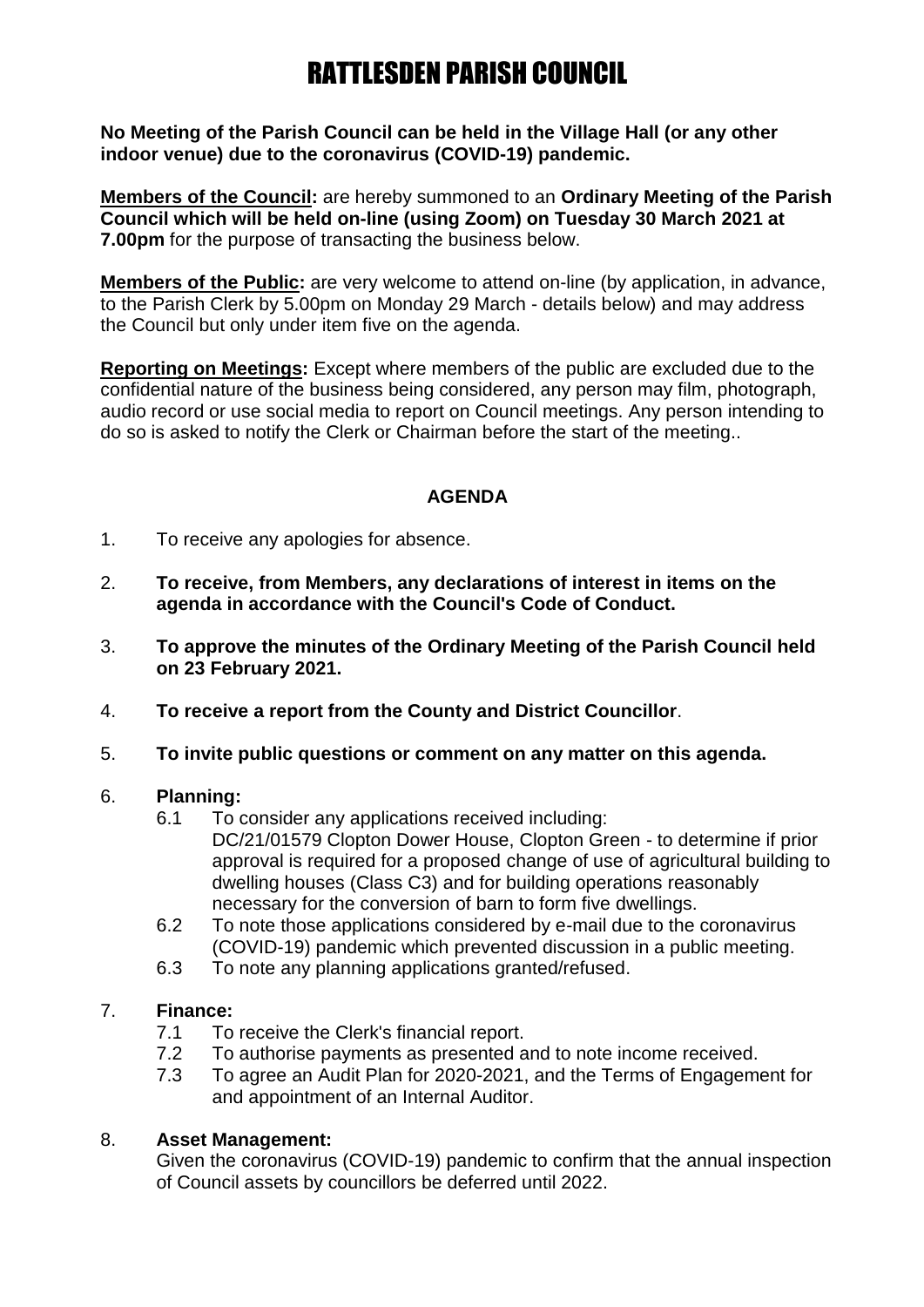### 9. **Council Governance:**

- 9.1 To review the systems of internal control and to take action as appropriate.
- 9.2 To approve the 2020-2021 Register of Council Assets.
- 9.3 To approve the Council Risk Register.

#### 10. **Matters to be brought to the attention of the Council either for information or for inclusion on the agenda of a future Ordinary Meeting.**

#### 11. **Next Meeting:**

To note that the next Ordinary Meeting of the Parish Council is scheduled for Tuesday 20 April at 7.00pm to be held on-line (via the Zoom video conferencing facility).

#### 12. **Motion to Exclude the Press and Public:**

To exclude the press and public from the meeting for agenda item 13 on the grounds that, while the decision was of public interest and would need to be recorded formally, the discussion leading to such decision would be likely to involve personal data which it was not in the public interest to disclose and which needed to be properly safeguarded on behalf of the individual concerned.

#### 13. **Parish Clerk:**

To conduct the annual review of the current salary of the post-holder, as required by the contract of employment, and to take action as appropriate.

Acce

Parish Clerk: Doug Reed, Proper Officer of the Council Address: Second Thoughts, Church Road, Elmswell IP30 9DY Tel: 07843850018<br>E-mail: rattlesdenpc@ [rattlesdenpc@live.co.uk](mailto:rattlesdenpc@live.co.uk)

Published: 23 March 2021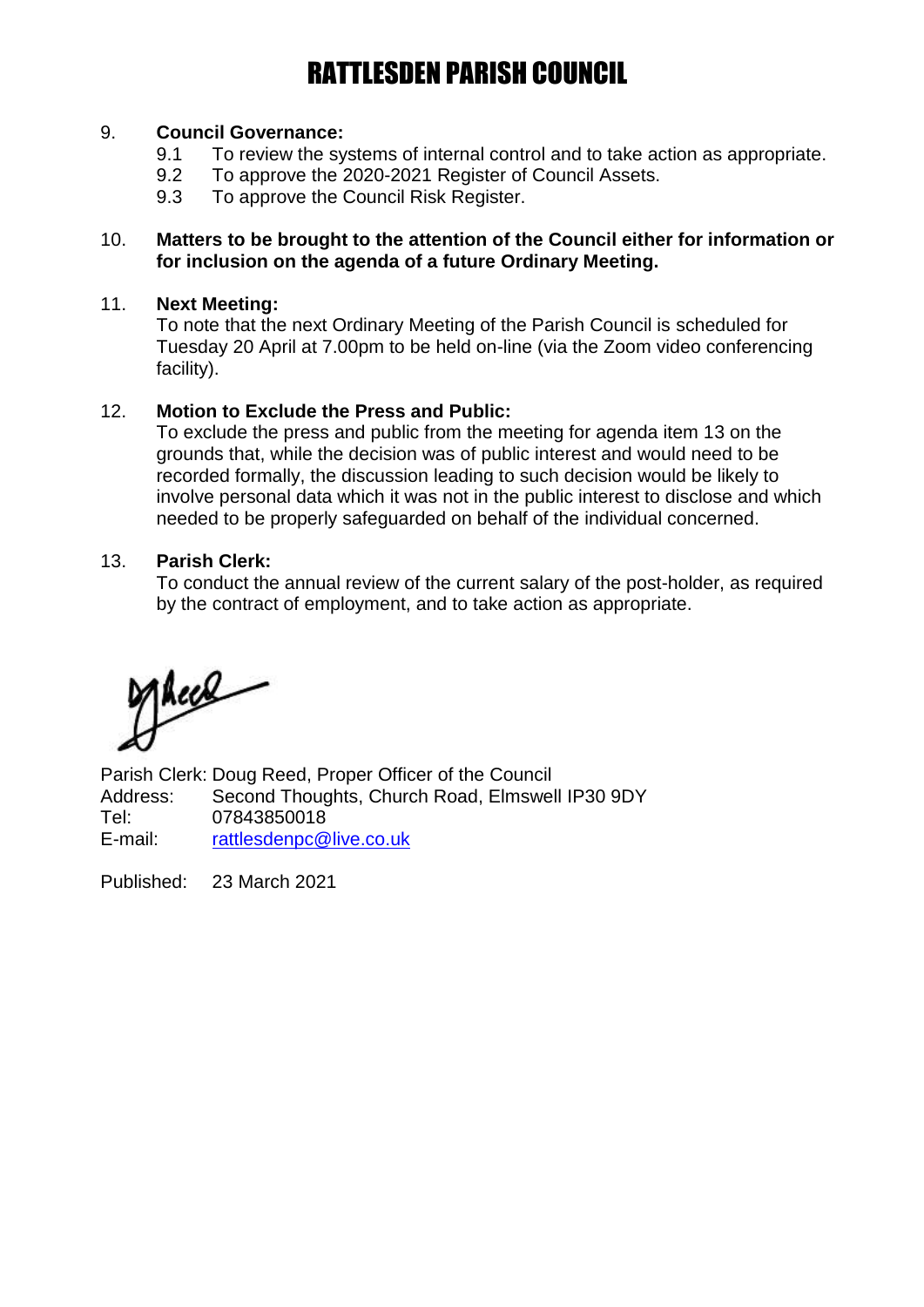## **Agenda Item 7.2: Payments and Income**

**Councillors are recommended to authorise the following payments which, if approved, will be paid by electronic transfer (Bank FPO) - except for the salary for the litter-picker for which a cheque process has been established:**

| To:                       | <b>Reason</b>                      | <b>Payment</b><br>(£s) | <b>VAT</b><br>(£s) | <b>Total</b><br>(fs) |
|---------------------------|------------------------------------|------------------------|--------------------|----------------------|
| <b>Litter-Picker</b>      | Salary: March 2021                 | 168.56                 | N/A                | 168.56               |
|                           | (19.33 hours @ £8.72)              |                        |                    |                      |
| <b>Parish Clerk</b>       | Salary: March 2021                 | 393.35                 | N/A                | 393.35               |
|                           | (35 hours @ £14.05)                |                        |                    |                      |
|                           | Gross: £491.75 - Net £393.35       |                        |                    |                      |
|                           | [PAYE: £98.40]                     |                        |                    |                      |
| <b>HMRC</b>               | PAYE (as above)                    | 98.40                  | N/A                | 98.40                |
| Rattlesden                | Support for annual costs of grass- | 1,331.48               | 0.00               | 1,331.48             |
| <b>Community Council*</b> | cutting of the playing field       |                        |                    |                      |
| Mr Roger Heard            | 447th Bomb Group Memorial:         | 31.00                  | 0.00               | 31.00                |
|                           | grass-cutting (February)           |                        |                    |                      |
| Parish Clerk**            | Administrative expenses            | 49.34                  | N/A                | 49.34                |
|                           | $(01.08.20 - 28.02.21)$            |                        |                    |                      |
| Information               | Data protection registration       | 40.00                  | 0.00               | 40.00                |
| Commissioner**            | renewal (reimbursement to Clerk)   |                        |                    |                      |
|                           | <b>TOTAL</b>                       | £2,112.13              | £0.00              | £2,112.13            |

### Notes:

\*With the approval of councillors this payment was effected ahead of the meeting.

| **Represented by:                       |        |
|-----------------------------------------|--------|
| One book of second-class stamps (12):   | £7.92  |
| A4 printer paper:                       | £3.50  |
| HP printer ink:                         | £27.92 |
| (July-February @ £3.49 per month)       |        |
| Mobile Phone (TSB Banking App + Calls): | £10.00 |

### **Councillors are asked to note the following income received:**

| From:                               | Reason                            | Total (£s) |
|-------------------------------------|-----------------------------------|------------|
| <b>TSB</b>                          | Business account interest (March) | 5.81       |
| <b>Mid Suffolk District Council</b> | Cleansing Grant (January-March)   | 226.72     |
| <b>Mid Suffolk District Council</b> | Recycling Grant (August-January)  | 348.33     |
|                                     | <b>TOTAL</b>                      | £580.86    |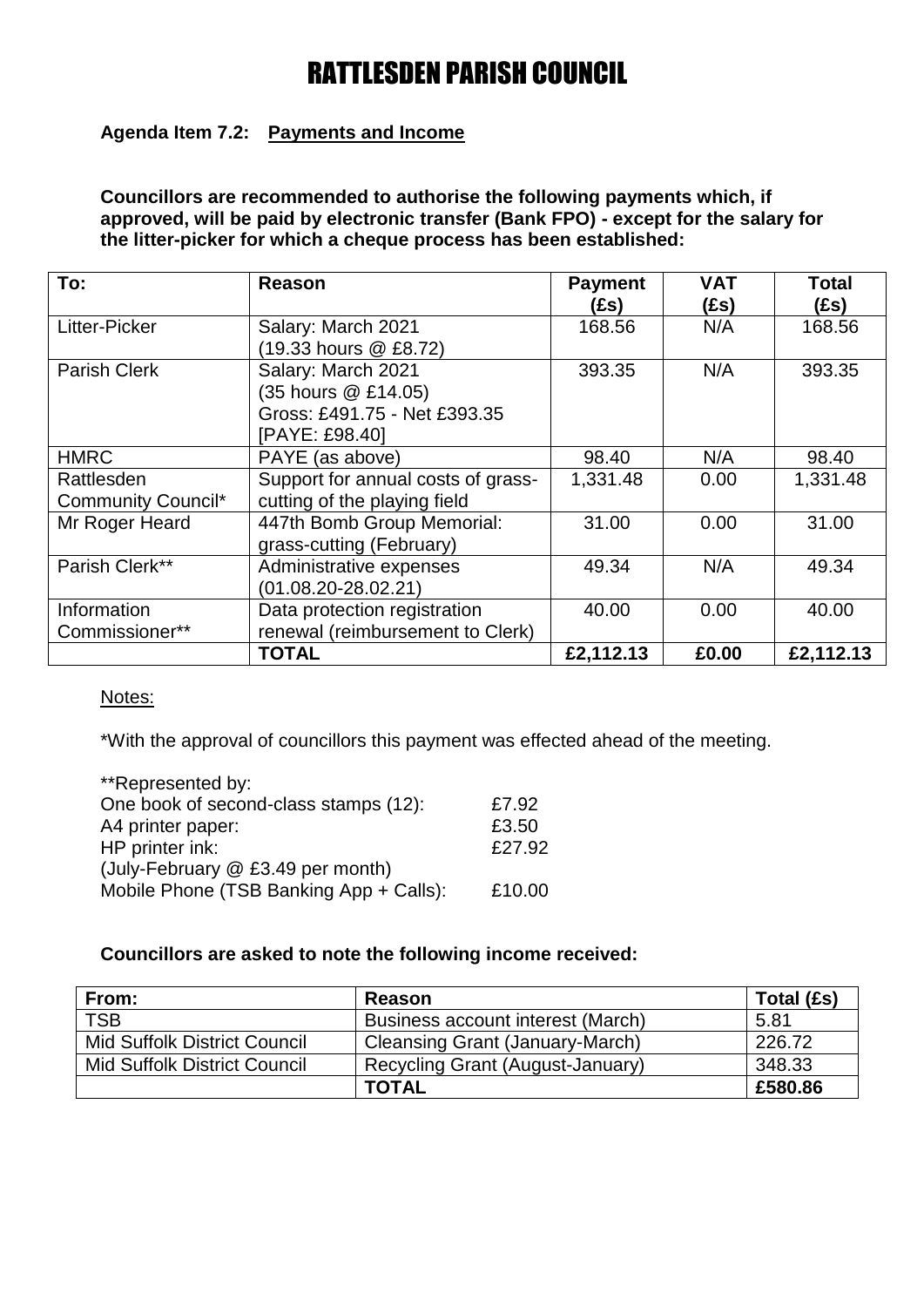## **Report to the Ordinary Meeting of 30 March 2021**

## **Agenda Item 7.3: Internal Audit 2020-2021**

#### **Internal Audit Plan**

That an audit of the internal controls of Rattlesden Parish Council should be undertaken to meet its duty to maintain an adequate and effective system of internal audit of its accounting records, and of its system of internal control in accordance with proper practices.

#### **Process:**

- 1. Approval by Rattlesden Parish Council of quarterly financial reports and monthly bank reconciliations produced by the Parish Clerk (Responsible Financial Officer).
- 2. Review by Rattlesden Parish Council of its Standing Orders, Financial Regulations and Risk Management Controls.
- 3. Review by Rattlesden Parish Council of its systems of internal control.
- 4. Adoption by Rattlesden Parish Council of the Terms of Engagement for an Internal Auditor and this Audit Plan.
- 5. Appointment of an Internal Auditor
- 6. Receipt of a written report from the Internal Auditor.
- 7. Review and consideration of that report, ensuring that any necessary action resulting therefrom is agreed and effected.

### **Terms of Engagement for Internal Auditor**

#### **1. Purpose**

To assist the Council in fulfilling its responsibility to have and maintain proper arrangements for the prevention and detection of fraud, error or mistake. To test the internal controls of the Council sufficient for the proper completion of an annual internal audit report which should provide an assurance for the Council to complete the Annual Governance and Accountability Return (as required by the External Auditor).

### **2. Scope**

The suggested method of approach is that provided for within *Joint Panel on Accountability and Governance (JPAG) Practitioners' Guide* (March 2020) as amended.

#### **3. Independence**

The Internal Auditor should have no other role within the Council, provide an audit report in his own name and have direct access to those charged with governance.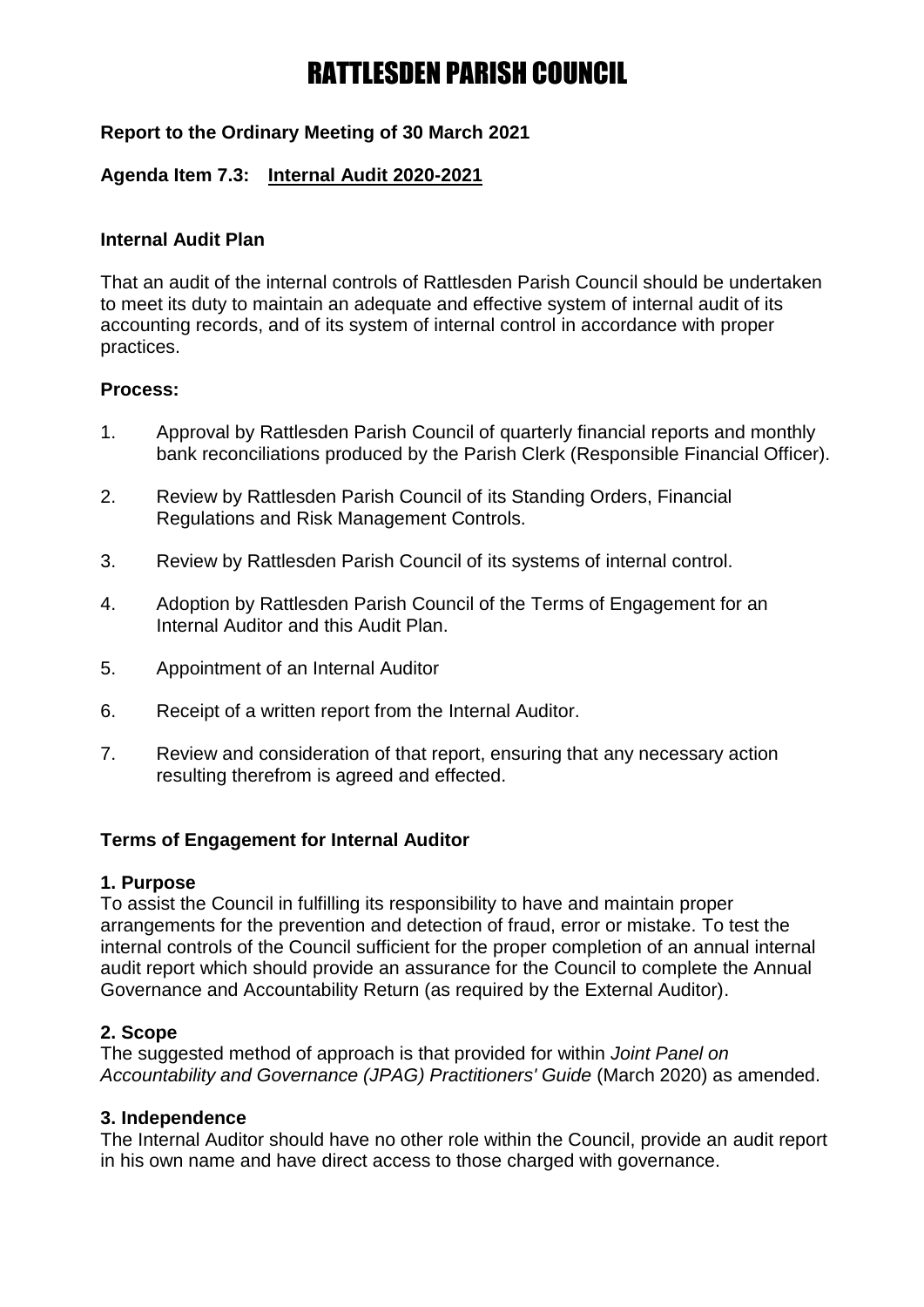### **4. Competence**

No formal qualification is needed but an understanding of basic accountancy procedures, the role of internal audit, awareness of risk management and understanding of the legal framework and powers of local councils is required.

### **5. Relationships**

Officers, members and the Internal Auditor to understand their own responsibilities and to have agreed the plan for Internal Audit.

## **6. Audit Planning and Reporting**

The Audit Plan should properly take account of all the risks and be approved by Council. The Internal Auditor should complete the appropriate section of the AGAR by 16 July 2021 and provide a report in writing in accordance with the Audit Plan by the same date or as soon as reasonably possible thereafter.

The Internal Auditor's report should be considered by the Parish Council at the first opportunity, i.e. (notwithstanding any unforeseen problems) at its meeting on 27 July 2021.

### **7. Period of Engagement**

Audit for the year ending 31 March 2021.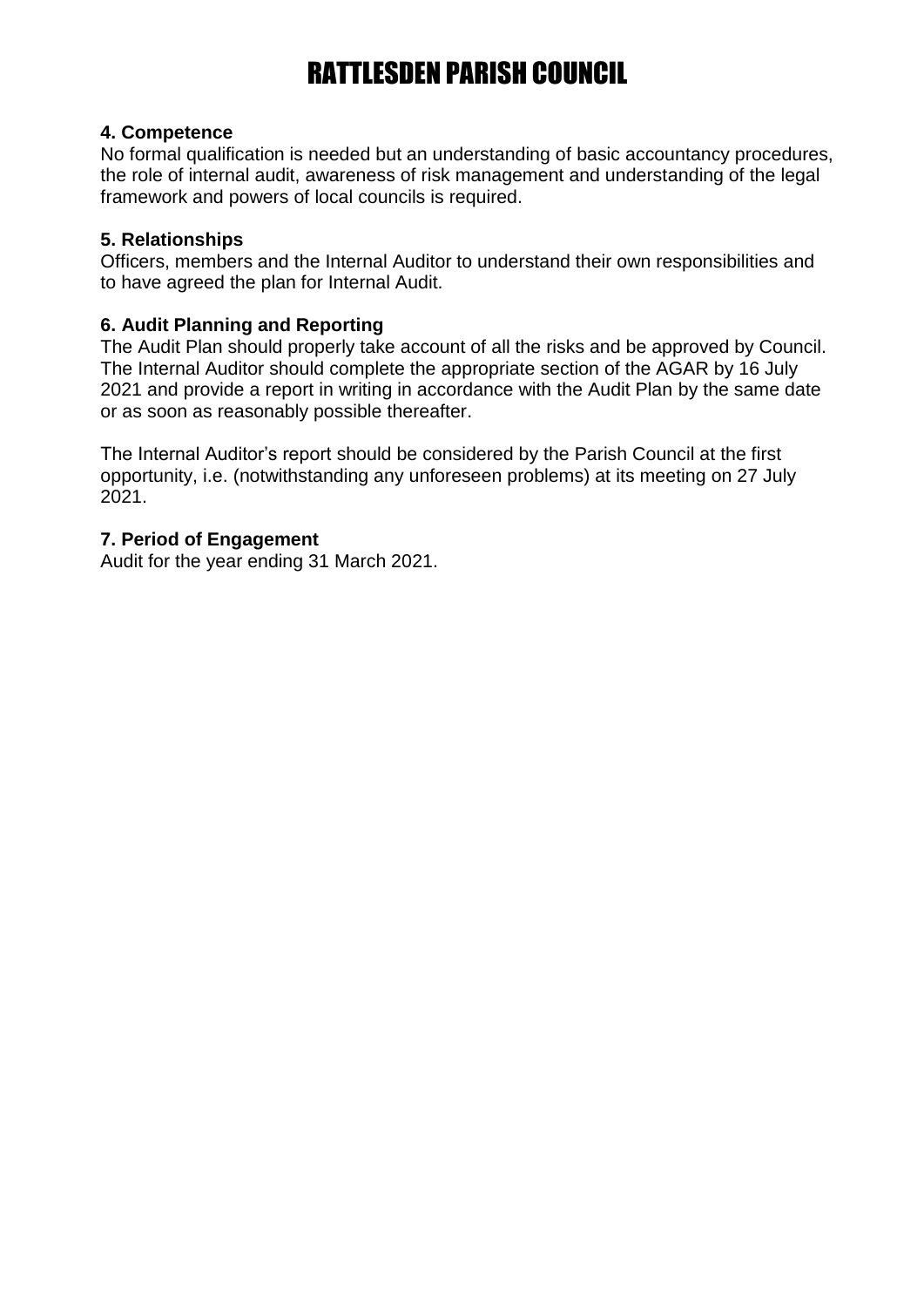## **Report to the Ordinary Meeting of 30 March 2021**

## **Agenda Item 9.1: Review of Systems of Internal Control**

The Council is responsible in law for ensuring that its financial management is adequate and effective and that it has a sound system of internal control which facilitates the effective exercise of its functions and which includes arrangements for the management of risk.

All local councils are required, at least once a year, to conduct in accordance with proper practices, a review of the effectiveness of their system of internal control and publicly report the outcome.

The Annual Governance and Accountability Return (AGAR) submitted to the external auditor requires the signature of the Chairman, on behalf of the Council, confirming that a sound system is in place.

### **The primary governing documents and systems of internal control of the Council are:**

- Standing Orders for the conduct and transaction of business at meetings of the **Council**
- Financial Regulations
- Arrangements for the inspection of minutes and accounts by local residents
- The Code of Conduct adopted by the Council, which Councillors must observe
- Arrangements for access to information held by the Council under the Freedom of Information Act 2000
- Arrangements for access to personal information held by the Council under the UK General Data Protection Regulation and Data Protection Act 2018
- Arrangements for access to environmental information held by the Council under the Environmental Information Regulations 2004
- Arrangements for handling complaints
- ◆ Regular financial reports presented to the Council
- Independent internal audit
- ◆ Budgetary control and monitoring procedures
- ◆ Bank reconciliation
- Identification, evaluation and management of operational and financial risks

### **Review Outcomes**

The Council is asked to establish:

- an opinion as to whether or not its governing arrangements and internal systems of control are effective;
- any areas for development or change; and
- if necessary, an 'action plan' to carry out required development and/or change.